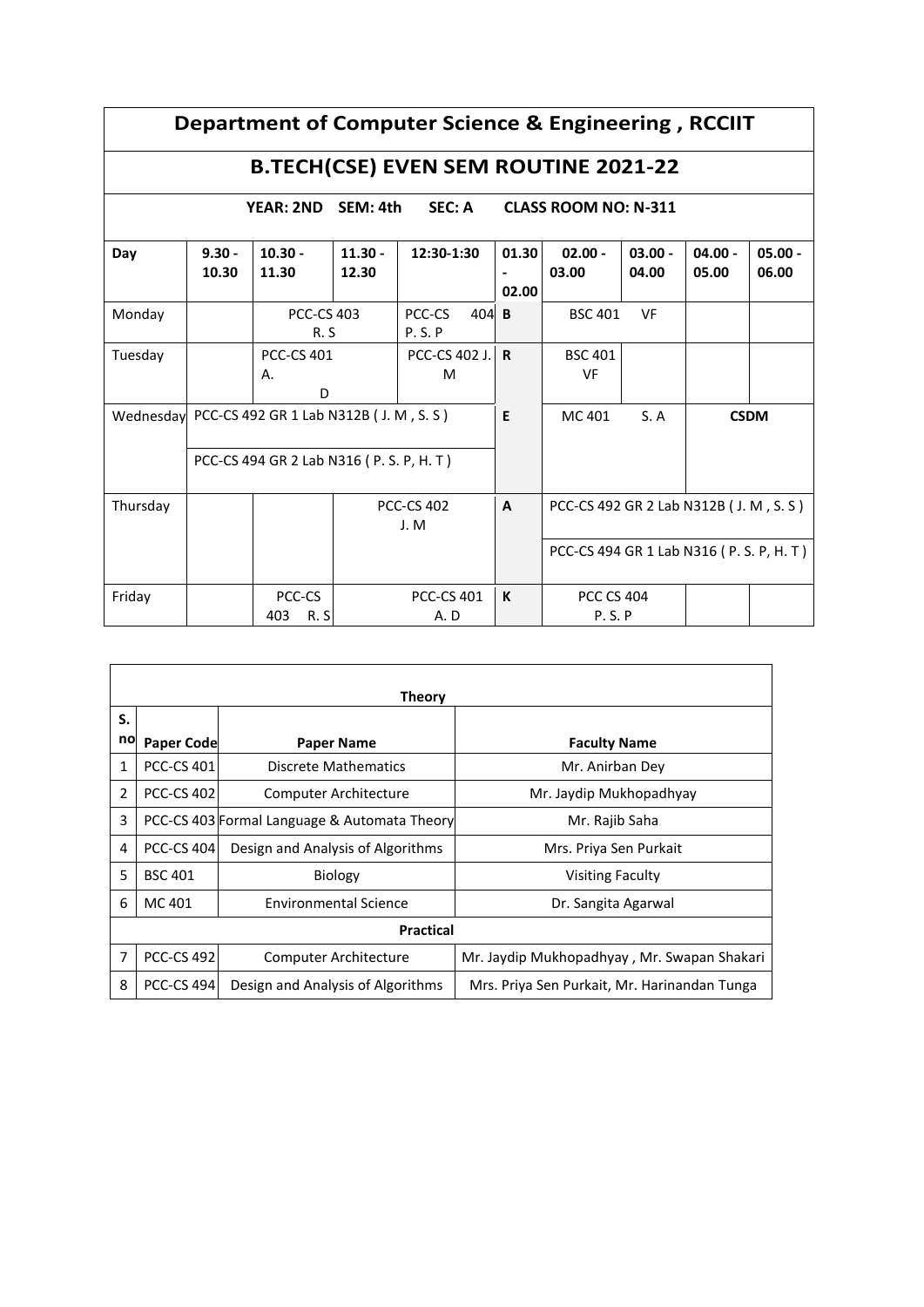| Department of Computer Science & Engineering |                                                                        |                                      |                              |                          |                |                                         |                    |                                          |                    |
|----------------------------------------------|------------------------------------------------------------------------|--------------------------------------|------------------------------|--------------------------|----------------|-----------------------------------------|--------------------|------------------------------------------|--------------------|
| <b>B.TECH(CSE) EVEN SEM ROUTINE 2021-22</b>  |                                                                        |                                      |                              |                          |                |                                         |                    |                                          |                    |
|                                              | SEC: B<br>SEM: 4th<br><b>CLASS ROOM NO: N-314B</b><br><b>YEAR: 2ND</b> |                                      |                              |                          |                |                                         |                    |                                          |                    |
| Day                                          | $9.30 -$<br>10.30                                                      | 10.30 -11.30                         | $11.30 -$<br>12.30           | 12:30-1:30               | 01.30<br>02.00 | $02.00 -$<br>03.00                      | $03.00 -$<br>04.00 | $04.00 -$<br>05.00                       | $05.00 -$<br>06.00 |
| Monday                                       |                                                                        | <b>PCC-CS 402 S. S.</b>              |                              | <b>BSC</b><br>401<br>VF  | B              | <b>PCC-CS 403</b><br>R.                 | S                  |                                          |                    |
| Tuesday                                      |                                                                        | PCC-CS 404<br>H. T                   | <b>BSC 401</b><br><b>VFR</b> |                          |                | PCC-CS 492 GR 1 Lab N312B (S. S, J. M)  |                    |                                          |                    |
|                                              |                                                                        |                                      |                              |                          |                |                                         |                    | PCC-CS 494 Gr 2 Lab N316 (H. T, P. S. P) |                    |
| Wednesday                                    |                                                                        |                                      | MC 401                       | S. A                     | E              | <b>PCC-CS 401</b><br><b>CSDM</b><br>A.D |                    |                                          |                    |
| Thursday                                     |                                                                        | <b>PCC-CS 403</b><br>R.S             |                              | <b>PCC-CS 401</b><br>A.D | Α              |                                         |                    |                                          |                    |
| Friday                                       |                                                                        | PCC-CS 492 GR2 Lab N312B (S. S, J. K | M)                           |                          |                | <b>PCC-CS 402 S.S.</b>                  |                    |                                          |                    |
|                                              |                                                                        | PCC-CS 494 GR1 Lab N316 (H. T, P.    | $S.P$ )                      |                          |                |                                         |                    |                                          |                    |

|                  | <b>Theory</b>     |                                      |                                              |  |  |  |  |  |  |
|------------------|-------------------|--------------------------------------|----------------------------------------------|--|--|--|--|--|--|
| S.               |                   |                                      |                                              |  |  |  |  |  |  |
| no               | <b>Paper Code</b> | <b>Paper Name</b>                    | <b>Faculty Name</b>                          |  |  |  |  |  |  |
| 1                | <b>PCC-CS 401</b> | Discrete Mathematics                 | Mr. Anirban Dey                              |  |  |  |  |  |  |
| $\mathfrak{p}$   | <b>PCC-CS 402</b> | Computer Architecture                | Mr. Swapan Shakari                           |  |  |  |  |  |  |
| 3                | <b>PCC-CS 403</b> | Formal Language & Automata<br>Theory | Mr. Rajib Saha                               |  |  |  |  |  |  |
| 4                | <b>PCC-CS 404</b> | Design and Analysis of Algorithms    | Mr. Harinandan Tunga                         |  |  |  |  |  |  |
| 5                | <b>BSC 401</b>    | Biology                              | <b>Visiting Faculty</b>                      |  |  |  |  |  |  |
| 6                | MC 401            | <b>Environmental Science</b>         | Dr. Sangita Agarwal                          |  |  |  |  |  |  |
| <b>Practical</b> |                   |                                      |                                              |  |  |  |  |  |  |
| 7                | <b>PCC-CS 492</b> | Computer Architecture                | Mr. Swapan Shakari, Mr. Jaydip Mukhopadhyay  |  |  |  |  |  |  |
| 8                | <b>PCC-CS 494</b> | Design and Analysis of Algorithms    | Mr. Harinandan Tunga, Mrs. Priya Sen Purkait |  |  |  |  |  |  |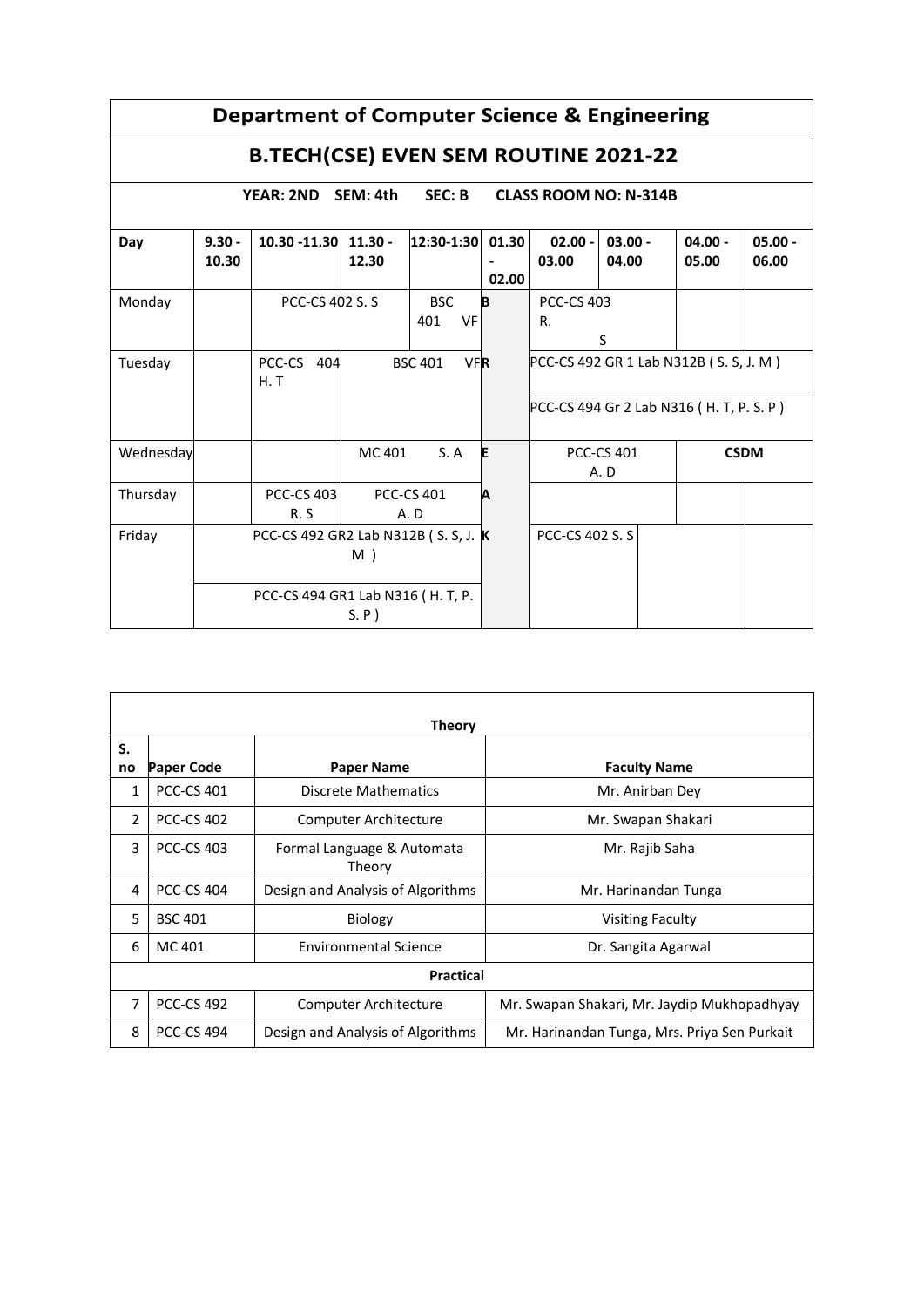|                                                      | Department of Computer Science & Engineering |                        |                       |                                      |                                        |                                            |                                      |                |                |  |
|------------------------------------------------------|----------------------------------------------|------------------------|-----------------------|--------------------------------------|----------------------------------------|--------------------------------------------|--------------------------------------|----------------|----------------|--|
| <b>B.TECH(CSE) EVEN SEM ROUTINE 2021-22</b>          |                                              |                        |                       |                                      |                                        |                                            |                                      |                |                |  |
| YEAR: 3RD SEM: 6th<br>SEC: A<br>CLASS ROOM NO: N-308 |                                              |                        |                       |                                      |                                        |                                            |                                      |                |                |  |
| Day                                                  | $9.30 -$<br>10.3<br>0                        | $10.30 -$<br>11.30     | 11.30-12.30           | $12:30-$<br>1:30                     | 01.3<br>$\Omega -$<br>02.0<br>$\Omega$ | 02.00-03.00                                | 03.00-<br>04.00                      | 04.00<br>05.00 | 05.00<br>06.00 |  |
| Monday                                               |                                              | PECIT602D<br>КM        | PCC CS601<br>SD       | PCC CS601<br>SD                      | B                                      | PCC-CS691-GR-1 N317<br>PCC-CS692-GR-2-N315 |                                      |                |                |  |
| Tuesday                                              |                                              | PECIT602D<br><b>KM</b> | PECIT602D<br>KM       | PFCIT601B<br>SM/<br>PECIT601<br>D MB | $\overline{\mathsf{R}}$                | PROJCS60<br><b>PB</b><br>I1.               |                                      |                |                |  |
| Wednesda<br>у                                        |                                              | PROJCS601<br>PB        | PROJCS601<br>PB       | OECIT601<br>A DM                     | E                                      | PECIT601B<br>SM/<br>PECIT601D<br>MВ        | PECIT601B<br>SM/<br>PECIT601<br>D MB |                |                |  |
| Thursday                                             |                                              | PCC CS601<br>SD        | <b>PCC CS602</b><br>ß | PCC<br>CS602<br>SS                   | $\mathbf{A}$                           | PCC-CS691-GR-2 N317<br>PCC-CS692-GR-1-N315 |                                      |                |                |  |
| Friday                                               |                                              | OECIT601<br>A DM       | OECIT601<br>A DM      | PCC CS602<br>SS                      | K                                      |                                            |                                      |                |                |  |

⅂

Γ

| Theory         |                   |                            |                                                |  |  |  |  |  |  |
|----------------|-------------------|----------------------------|------------------------------------------------|--|--|--|--|--|--|
| S. no          | <b>Paper Code</b> | <b>Paper Name</b>          | <b>FacultyName</b>                             |  |  |  |  |  |  |
| 1              | PCCCS601          | DataBase Manangment System | Ms. Srirupa Das                                |  |  |  |  |  |  |
| $\overline{2}$ | PCCCS602          | <b>Computer Networks</b>   | Mrs. Satabdwi Sarkar                           |  |  |  |  |  |  |
| $\overline{3}$ | PECIT601D         | <b>Image Processing</b>    | Dr. Minakshi Banerjee                          |  |  |  |  |  |  |
| 4              | PECIT601B         | Distributed Systems        | Mr. Souvik Majumdar                            |  |  |  |  |  |  |
| 5              | PECIT602D         | Pattern Recognition        | Mr. Koushik Mallick                            |  |  |  |  |  |  |
| 6              | PROJCS601         | Project                    | Dr. Parma Bagchi                               |  |  |  |  |  |  |
| 7              | OECIT601A         | <b>Numerical Methods</b>   | Dr. Dipankar Majumdar                          |  |  |  |  |  |  |
|                |                   | Practical                  |                                                |  |  |  |  |  |  |
| 8              | PCCCS691          | DataBase Manangment System | Ms. Srirupa Das, Mr. Somenath Nag<br>Choudhury |  |  |  |  |  |  |
| 9              | PCCCS692          | <b>Computer Networks</b>   | Mrs. Satabdwi Sarkar,<br>Dr. Anup Kumar Kolya  |  |  |  |  |  |  |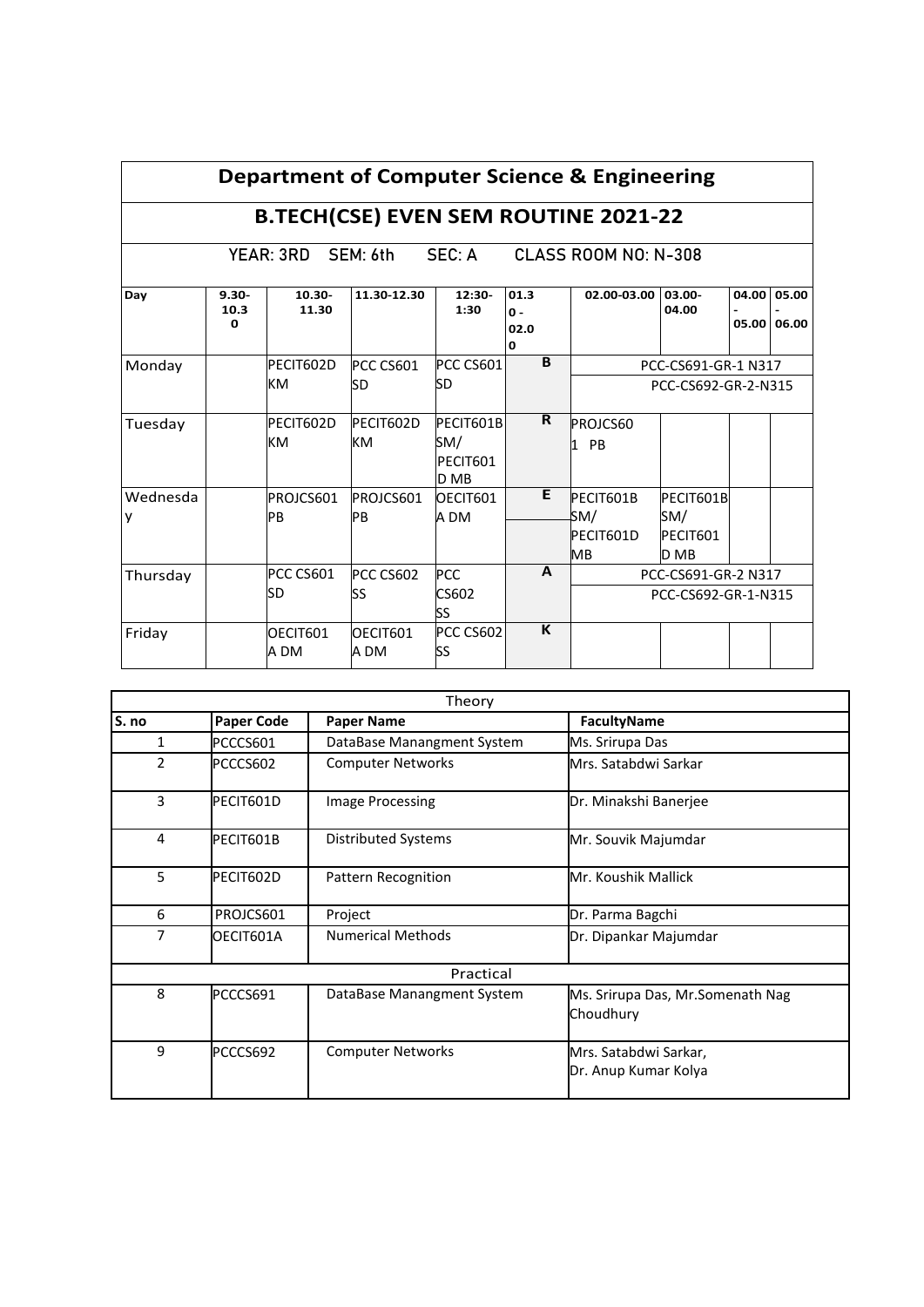|                                                          | Department of Computer Science & Engineering |                               |                 |                               |              |                     |                     |       |                       |  |
|----------------------------------------------------------|----------------------------------------------|-------------------------------|-----------------|-------------------------------|--------------|---------------------|---------------------|-------|-----------------------|--|
| <b>B.TECH(CSE) EVEN SEM ROUTINE 2021-22</b>              |                                              |                               |                 |                               |              |                     |                     |       |                       |  |
| SEC: B<br>YEAR: 3RD<br>SEM: 6th<br>CLASS ROOM NO: N-310A |                                              |                               |                 |                               |              |                     |                     |       |                       |  |
| Day                                                      | $9.30 -$<br>10.30                            | $10.30 -$<br>11.30            | 11.30-<br>12.30 | $12:30-$<br>1:30              | 01.30        | $02.00 -$<br>03.00  | $03.00 -$<br>04.00  | 05.00 | 04.00-05.00-<br>06.00 |  |
|                                                          |                                              |                               |                 |                               | 02.00        |                     |                     |       |                       |  |
| Monday                                                   |                                              |                               |                 | PROJCS601 PROJCS601 OECIT601A | <sub>B</sub> | PECIT602D           |                     |       |                       |  |
|                                                          |                                              | PB                            | <b>IPB</b>      | DМ                            |              | MI                  |                     |       |                       |  |
| Tuesday                                                  |                                              | PCC CS602 PCC CS602 PECIT601B |                 |                               | $\mathsf{R}$ | PCC-CS691-GR-1 N317 |                     |       |                       |  |
|                                                          |                                              | AKK                           | AKK             | SM/                           |              |                     | PCC-CS692-GR-2-N315 |       |                       |  |
|                                                          |                                              |                               |                 | PECIT601D<br>MВ               |              |                     |                     |       |                       |  |
| Wednesday                                                |                                              | PECIT602D PECIT602D PCC CS601 |                 |                               | Е            | PECIT601B PECIT601B |                     |       |                       |  |
|                                                          |                                              | MI                            | MI              | SNC                           |              | SM/                 | SM/                 |       |                       |  |
|                                                          |                                              |                               |                 |                               |              | PECIT601DPECIT601D  |                     |       |                       |  |
|                                                          |                                              |                               |                 |                               |              | <b>MB</b>           | <b>MB</b>           |       |                       |  |
| Thursday                                                 |                                              |                               |                 | OECIT601AOECIT601APROJCS601   | A            |                     |                     |       |                       |  |
|                                                          |                                              | <b>DM</b>                     | DM              | <b>PB</b>                     |              |                     |                     |       |                       |  |
| Friday                                                   |                                              | PCC CS601 PCC CS601           |                 | PCC CS602                     | K            |                     | PCC-CS691-GR-2 N317 |       |                       |  |
|                                                          |                                              | SNC                           | <b>SNC</b>      | AKK                           |              |                     | PCC-CS692-GR-1-N315 |       |                       |  |

| <b>Theory</b>  |                   |                            |                                                |  |  |  |  |  |  |
|----------------|-------------------|----------------------------|------------------------------------------------|--|--|--|--|--|--|
| S. no          | <b>Paper Code</b> | <b>Paper Name</b>          | <b>FacultyName</b>                             |  |  |  |  |  |  |
| 1              | PCCCS601          | DataBase Manangment System | Mr. Somenath Nag Choudhury                     |  |  |  |  |  |  |
| $\overline{2}$ | PCCCS602          | <b>Computer Networks</b>   | Dr. Anup Kumar Kolya                           |  |  |  |  |  |  |
| 3              | PECIT601D         | <b>Image Processing</b>    | Dr. Minakshi Banerjee                          |  |  |  |  |  |  |
| 4              | PECIT601B         | <b>Distributed Systems</b> | Mr. Souvik Majumdar                            |  |  |  |  |  |  |
| 5              | PECIT602D         | Pattern Recognition        | Sk. Mazharul Islam                             |  |  |  |  |  |  |
| 6              | PROJCS601         | Project                    | Dr. Parma Bagchi                               |  |  |  |  |  |  |
| 7              | OECIT601A         | <b>Numerical Methods</b>   | Dr. Dipankar Majumdar                          |  |  |  |  |  |  |
|                |                   | <b>Practical</b>           |                                                |  |  |  |  |  |  |
| 8              | PCCCS691          | DataBase Manangment System | Ms. Srirupa Das, Mr. Somenath Nag<br>Choudhury |  |  |  |  |  |  |
| 9              | PCCCS692          | <b>Computer Networks</b>   | Mrs. Satabdwi Sarkar,<br>Dr. Anup Kumar Kolya  |  |  |  |  |  |  |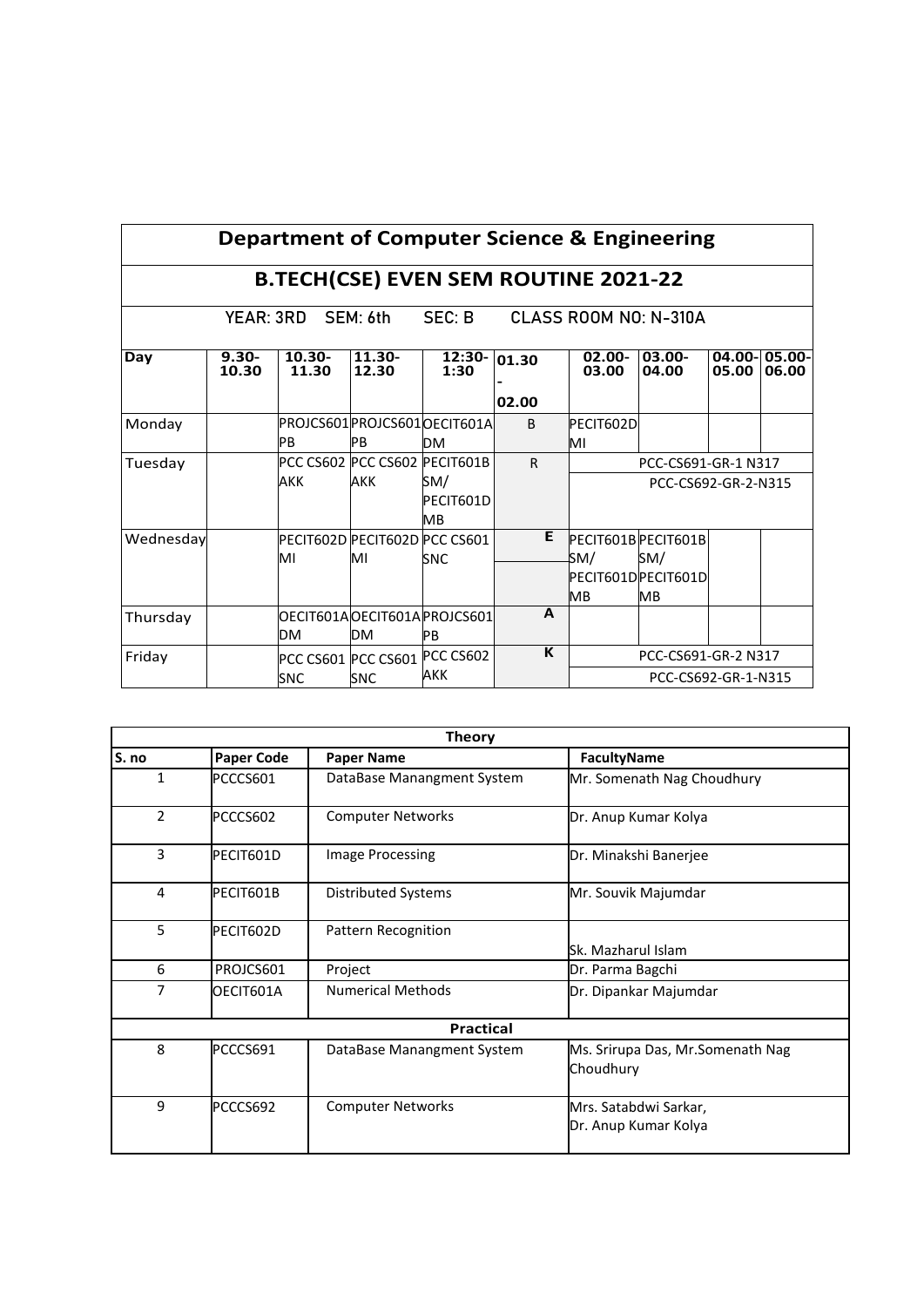| Department of Computer Science & Engineering               |                   |                                                       |                                              |                                                         |                         |             |                            |                 |                 |
|------------------------------------------------------------|-------------------|-------------------------------------------------------|----------------------------------------------|---------------------------------------------------------|-------------------------|-------------|----------------------------|-----------------|-----------------|
| <b>B.TECH(CSE) EVEN SEM ROUTINE 2021-22</b>                |                   |                                                       |                                              |                                                         |                         |             |                            |                 |                 |
| SEC: A<br>YEAR: 4TH SEM: 8th<br><b>CLASS ROOM NO: N318</b> |                   |                                                       |                                              |                                                         |                         |             |                            |                 |                 |
| Day                                                        | $9.30 -$<br>10.30 | $10.30 -$<br>11.30                                    | $11.30 -$<br>12.30                           | $12:30-$<br>1:30                                        | 01.30                   | 03.00       | $02.00 - 03.00 -$<br>04.00 | 04.00-<br>05.00 | 05.00-<br>06.00 |
|                                                            |                   |                                                       |                                              |                                                         | 02.00                   |             |                            |                 |                 |
| Monday                                                     |                   | PEC-CS801B PEC-<br>SNC/<br>PEC-CS801E SNC/<br>PG      | <b>CS801B</b><br>PEC-<br><b>CS801E</b><br>PG | OEC-<br><b>CS801A</b><br>KM/<br>OEC-<br><b>CS801CSS</b> | <sub>B</sub>            | Project-III |                            |                 |                 |
| Tuesday                                                    |                   | OEC-CS802A OEC-<br>MI                                 | <b>CS802A</b><br>MI                          |                                                         | $\mathsf{R}$            | Project-III |                            |                 |                 |
| Wednesday                                                  |                   | OEC-CS801A OEC-<br>KM/<br>OEC-CS801C KM/<br><b>SS</b> | <b>CS801A</b><br>OEC-<br><b>CS801CSS</b>     |                                                         | E                       | Project-III |                            |                 |                 |
| Thursday                                                   |                   | PEC-CS801B OEC-<br>SNC/<br>PEC-CS801E MI<br>PG        | <b>CS802A</b>                                |                                                         | A                       | Project-III |                            |                 |                 |
| Friday                                                     |                   |                                                       |                                              |                                                         | $\overline{\mathsf{K}}$ | Project-III |                            |                 |                 |

| Theory        |                   |                                  |                            |  |  |  |  |  |  |
|---------------|-------------------|----------------------------------|----------------------------|--|--|--|--|--|--|
| S. no         | <b>Paper Code</b> | <b>Paper Name</b>                | FacultyName                |  |  |  |  |  |  |
|               | PEC-CS801E        | Internet of Things               | Dr. Pramit Ghosh           |  |  |  |  |  |  |
| $\mathcal{P}$ | PEC-CS801B        | Cryptograph y & Network Security | Mr. Somenath Nag Choudhury |  |  |  |  |  |  |
| ς             | OEC-CS801A        | <b>Big Data Analysis</b>         | Mr. Koushik Mallick        |  |  |  |  |  |  |
| 4             | OEC-CS801C        | <b>Mobile Computing</b>          | Mrs. Satabdwi Sarkar       |  |  |  |  |  |  |
| 5             | OEC-CS802A        | E-Commerce and ERP               | Sk. Mazharul Islam         |  |  |  |  |  |  |
| 6             | PROJ-CS881        | Project-III                      | Dr. DipankarMajumdar       |  |  |  |  |  |  |